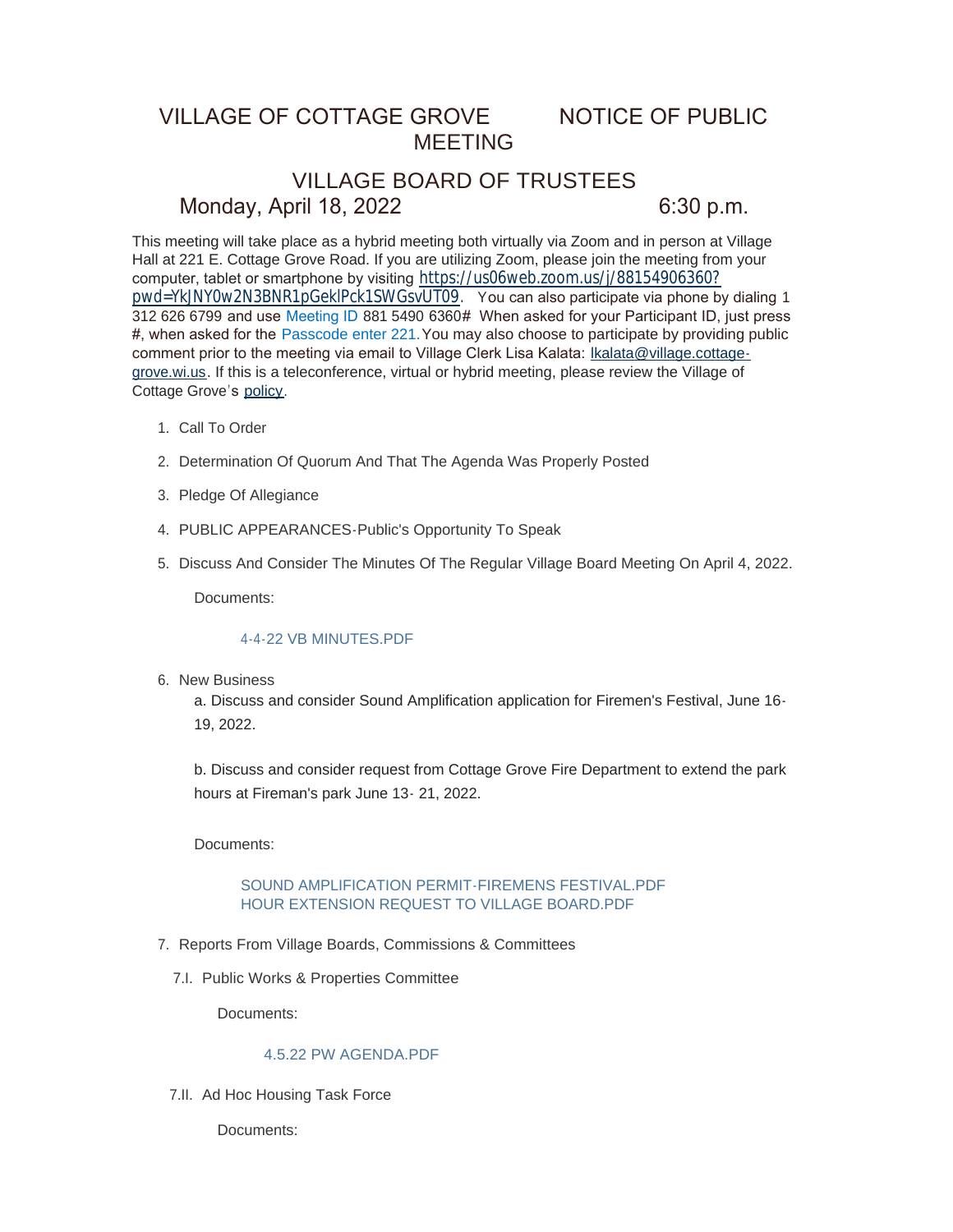#### [2022-04-06 HOUSING TASK FORCE AGENDA.PDF](https://www.vi.cottagegrove.wi.gov/AgendaCenter/ViewFile/Item/9892?fileID=19499)

#### 7.III. Tourism Commission

Documents:

#### [2022-04-07 TOURISM AGENDA.PDF](https://www.vi.cottagegrove.wi.gov/AgendaCenter/ViewFile/Item/9893?fileID=19500)

7.IV. Ad-Hoc Sustainability Committee a. Discuss No Mow May.

Documents:

#### [4-12-22 SUSTAINABILITY AGENDA.PDF](https://www.vi.cottagegrove.wi.gov/AgendaCenter/ViewFile/Item/9913?fileID=19520)

7.V. Plan Commission

a. . Discuss and Consider A Request from Bruce Peckham For Approval of a Certified Survey Map in The Village's Extraterritorial Jurisdiction to Create Two New Parcels At 2080 County Highway BB in The Town of Cottage Grove.

b. Discuss and Consider A Request from AJ Regali For A Site Plan Amendment to Add One New Building at The Cottage Grove Storage Facility Located At 429 Progress Drive.

Documents:

[04-13-22 PLAN COMMISSION AGENDA.PDF](https://www.vi.cottagegrove.wi.gov/AgendaCenter/ViewFile/Item/9923?fileID=19528) [CG\\_VAR\\_PC\\_PECKHAMCSM\\_2022-04-14.PDF](https://www.vi.cottagegrove.wi.gov/AgendaCenter/ViewFile/Item/9923?fileID=19529) [CG\\_PECKHAM ETJ CSM\\_2022-04-05.PDF](https://www.vi.cottagegrove.wi.gov/AgendaCenter/ViewFile/Item/9923?fileID=19530) PECKHAM- [CSM\\_APP.PDF](https://www.vi.cottagegrove.wi.gov/AgendaCenter/ViewFile/Item/9923?fileID=19531) [CG\\_VAR\\_PC\\_CGSTORAGE\\_2022-04-14.PDF](https://www.vi.cottagegrove.wi.gov/AgendaCenter/ViewFile/Item/9923?fileID=19532) [CG\\_CGSTORAGE\\_2022-04-05.PDF](https://www.vi.cottagegrove.wi.gov/AgendaCenter/ViewFile/Item/9923?fileID=19533) [3-29-22 NEWEST CG STORAGE UNITS UNIT 700.PDF](https://www.vi.cottagegrove.wi.gov/AgendaCenter/ViewFile/Item/9923?fileID=19534) [CCE04052022\\_0001.PDF](https://www.vi.cottagegrove.wi.gov/AgendaCenter/ViewFile/Item/9923?fileID=19535) [SUBMITTAL\\_2022-03-22.PDF](https://www.vi.cottagegrove.wi.gov/AgendaCenter/ViewFile/Item/9923?fileID=19536)

8. Reports From Village Officers

a. Stafford Rosenbaum

i. Legal briefings/status updates

b. John Williams

 i. Nomination of Heidi Murphy, Nicholas Hess, Ryan Minor, Jim Elmore and Larry Kieck to the Public Works, Properties & Sustainability Committee.

ii. Nomination of Cindi Kelm-Nelson to the Budget Review Committee.

iii. Nomination of Kishia Peters to the Law Enforcement Committee.

 iv. Nomination of Jay Kiefer and Penny Aguilera to the Parks, Recreation and Forestry Committee.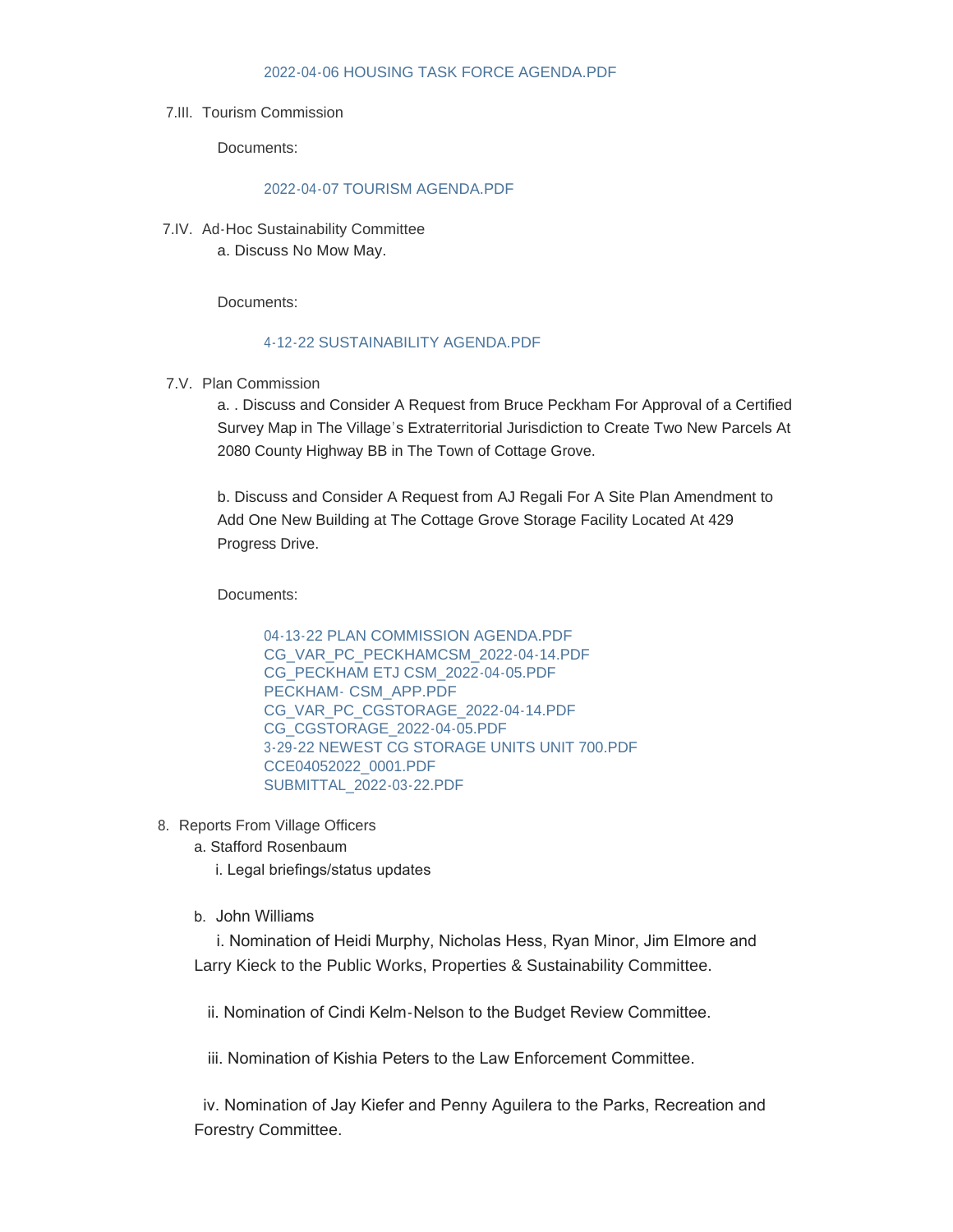v. Nomination of Fred Schulze and Don Brinkmeier to the Plan Commission.

 vi. Nomination of Mike Hackel, Joanna Williams, Charlie Rogers and Jon Russell to the Utility Commission

vii. Nomination of Bonnie Tennant to the Zoning Board of Appeals.

c. Fire Chief Nick Archibald-Monthly Report

Documents:

## [FIRE CHIEF MEMO MARCH 2022 UPDATES.PDF](https://www.vi.cottagegrove.wi.gov/AgendaCenter/ViewFile/Item/9929?fileID=19540)

- 9. Communications And Miscellaneous Business
	- a. Consider approval of vouchers
	- b. Correspondence
	- c. Upcoming community events
	- d. Future agenda items

Documents:

#### [BILLS LIST.PDF](https://www.vi.cottagegrove.wi.gov/AgendaCenter/ViewFile/Item/9930?fileID=19542)

10. Closed Session: This Closed Session Is For Negotiations Regarding Development Incentives In TID #10.

The Village of Cottage Grove Village Board will enter into Closed Session pursuant to Wisconsin State Statute §19.85 (1)(e) Deliberating or negotiating the purchasing of public properties, the investing of public funds, or conducting other specified public business, whenever competitive or bargaining reasons require a closed session

- Closed Session: This Closed Session Is To Establish Negotiating Position Regarding Deer-11. Grove EMS District And Joint Fire Agreements. The Village of Cottage Grove Village Board will enter into Closed Session pursuant to Wisconsin State Statute §19.85 (1)(e) Deliberating or negotiating the purchasing of public properties, the investing of public funds, or conducting other specified public business, whenever competitive or bargaining reasons require a closed session
- 12. Reconvene Into Open Session And Possible Consideration Of Closed Session Items
- 13. Adjournment

Any item on the agenda is subject to final action. Notice: Persons needing special accommodations should call [608-839-4704](tel:608-839-4704) at least 24 hours prior to the meeting. It is possible that members of and possibly a quorum of members of other governmental bodies may be in attendance at the above stated meeting to gather information; no action will be taken by any governmental body at the above-stated meeting other than the governmental body specifically referred to above in this notice.